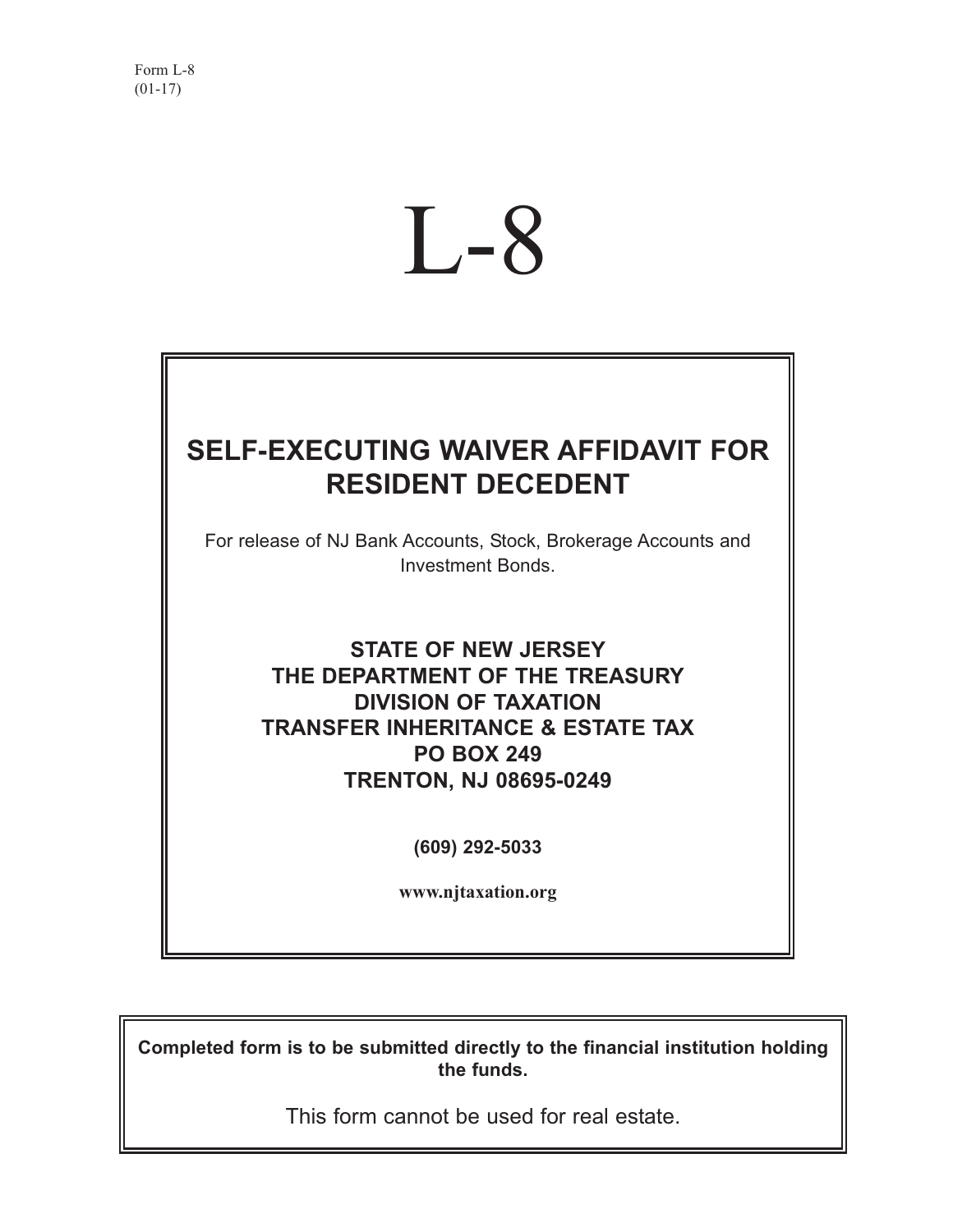# **L-8 INSTRUCTIONS**

# **(Note: You cannot use this form to release ANY asset passing to a beneficiary other than the Class A beneficiaries specifically listed in PART I).**

This form can be completed by the executor, administrator, the surviving Class A joint tenant, or Class A Payable On Death (POD) beneficiary of the assets for which release is sought.

**PART I – ELIGIBLE BENEFICIARIES:** Check the box or boxes corresponding to the type of beneficiary who is receiving the assets that will be listed in Part V. If at least one of the boxes does not apply, the L-8 can't be used to release these assets. *Qualified Civil Union partners and Domestic partners must provide a legal certificate to document their status.*

*For example, the following people CANNOT use this form: Sisters and brothers of the decedent, nieces and nephews, aunts and uncles, ex-spouses, mutually acknowledged children, step-grandchildren and charities.*

**PART II – SUCCESSION:** Check the box that shows how the assets pass to the beneficiary.

- Check Box 1 if the assets on the form pass directly to the beneficiary by operation of law. This means they were jointly held, POD, or Transfer On Death (TOD) (a copy of the will is not needed).
- Check Box 2 if the will states that these specific assets reported on the L-8 form pass to a particular named beneficiary. (attach a copy of the will)
- Check Box 3 If there was no will (intestate) and all the beneficiaries in the entire estate are one of the Class A beneficiaries checked in Part I, or
- Check Box 3 If there was a will (testate), but there were no specific bequests and all the beneficiaries in the entire estate are one of the Class A beneficiaries checked in Part I (Attach a copy of the will).

*If at least one of the boxes does not apply, the L-8 can't be used to release these assets.* 

**PART III - TRUSTS/DISCLAIMERS:** If any of the assets you wish to release pass into or through a trust, where the trust decides how the assets are distributed, you can't use the L-8. Trusts can be set up by the decedent either in their will, or separately from the will. For the purposes of the L-8, it is not generally considered a "trust" when there is a bequest in the will to a minor (who is a Class "A") to be held "in trust" until they reach a specific age. In all other cases, a full return must be filed with the Inheritance Tax Branch, even if the assets all appear to be passing to Class A beneficiaries. *NOTE: Assets which are owned by or in the name of a trust do not require a waiver or L-8 but must still be reported on any return filed.*

**PART IV – ESTATE TAX:** This section determines whether the estate may be required to pay New Jersey Estate Tax. You must be able to answer one of the two questions "YES" in order to qualify to use this form. If the decedent died on or after January 1, 2017 their entire taxable estate must be under \$2 million. If the date of death was before January 1, 2017, the entire taxable estate must be under \$675,000. For additional information of what constitutes the "taxable" estate, visit the Division's website under "Estate Tax - Filing Requirements".

**PART V – PROPERTY:** List all the assets in *this* institution for which you are requesting a release. If this is a bank, list each account in this bank separately. Follow the column headings for each asset. Under "How held/Registered", you can put "NOD" if the account was in the name of the decedent alone. If it was POD to a person, enter "POD to" and the person's or persons' names (e.g. POD Jane Doe and John Doe). If it was jointly held, put "NOD and/or" the beneficiary's name.

**PART VI – BENEFICIARIES:** List the name of each beneficiary and his/her relationship to the decedent. The relationship must be one of the Class A beneficiaries listed in Part I of the L-8. **NOTE:** *"Executor", "Estate", and "Beneficiary" are NOT correct relations to the decedent in this column. You must list something like "Child", "Spouse", or "Grandchild."*

**SIGNATURE:** This form is an AFFIDAVIT and must be signed by the executor, administrator or beneficiary and the signature must be notarized.

**RELEASING INSTITUTION:** A representative of the institution releasing the funds must verify that all questions have been answered and that the beneficiaries reported are allowed per Part I, BEFORE signing the form and releasing any assets. If you have any question as to whether you are permitted to release assets, please call the Inheritance Tax general information number at (609) 292-5033 and ask to speak to an Information Section representative.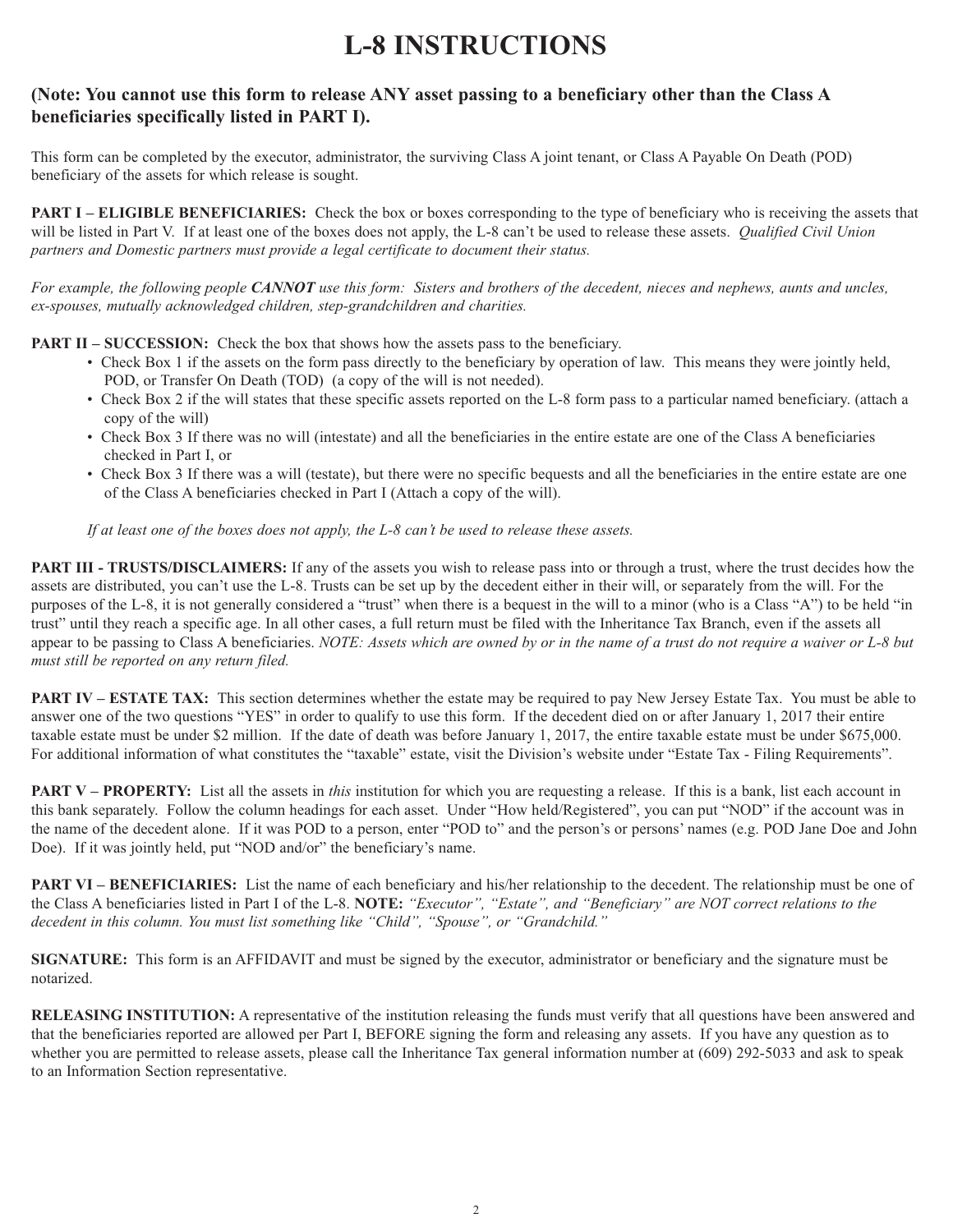Form **L-8** (01-17)

#### **STATE OF NEW JERSEY DEPARTMENT OF THE TREASURY DIVISION OF TAXATION Transfer Inheritance and Estate Tax**

**SELF-EXECUTING WAIVER AFFIDAVIT**

| (Bank Accounts, Stocks, Bonds, and Brokerage Accounts) |  |  |  |
|--------------------------------------------------------|--|--|--|
|                                                        |  |  |  |

| Decedent's Name                                                                                                                                        | (Last)                                                 | (First) | (Middle)                                                                                                                                                                            | Decedent's S.S. No.                                                                                                                                                                                                                                                                                                                                                                                                         |                   |                        |
|--------------------------------------------------------------------------------------------------------------------------------------------------------|--------------------------------------------------------|---------|-------------------------------------------------------------------------------------------------------------------------------------------------------------------------------------|-----------------------------------------------------------------------------------------------------------------------------------------------------------------------------------------------------------------------------------------------------------------------------------------------------------------------------------------------------------------------------------------------------------------------------|-------------------|------------------------|
| Date of Death (mm/dd/yy) _____                                                                                                                         |                                                        |         | County of Residence                                                                                                                                                                 |                                                                                                                                                                                                                                                                                                                                                                                                                             | Testate<br>(Will) | Intestate<br>(No Will) |
| ELIGIBILITY - THE FOLLOWING QUESTIONS MUST BE ANSWERED                                                                                                 |                                                        |         |                                                                                                                                                                                     |                                                                                                                                                                                                                                                                                                                                                                                                                             |                   |                        |
| 1. Surviving spouse,<br>5. Parent and /or grandparent.                                                                                                 | but not a step-grandchild or a step great-grandchild), |         | 2. Surviving civil union partner where a decedent's death is on or after February 19, 2007,<br>3. Surviving domestic partner where a decedent's death is on or after July 10, 2004, | <b>I. ELIGIBLE BENEFICIARIES:</b> Who is receiving the assets listed on the reverse side? (Check all that apply):<br>4. Child, stepchild, legally adopted child, or issue of any child or legally adopted child (includes a grandchild and a great grandchild                                                                                                                                                               |                   |                        |
| Were you able to check at least one of the boxes above?                                                                                                |                                                        |         |                                                                                                                                                                                     |                                                                                                                                                                                                                                                                                                                                                                                                                             |                   |                        |
| $\Box$ Yes                                                                                                                                             |                                                        |         |                                                                                                                                                                                     | No If "NO", this form may not be used and an Inheritance Tax return must be filed. If "Yes" continue to part II.                                                                                                                                                                                                                                                                                                            |                   |                        |
| <b>II. SUCCESSION:</b> How were the assets received? (Check any that apply):<br>$\Box$ 2. The property was specifically devised to the beneficiary or, | in numbers 1 thru 5 in part I above.                   |         | $\Box$ 1. The beneficiary succeeded to the assets by survivorship or contract or,                                                                                                   | □ 3. The property was not specifically devised but ALL beneficiaries under the decedent's will or intestate heirs-at-law are described                                                                                                                                                                                                                                                                                      |                   |                        |
| Were you able to check at least one of the boxes above?                                                                                                |                                                        |         |                                                                                                                                                                                     |                                                                                                                                                                                                                                                                                                                                                                                                                             |                   |                        |
| $\Box$ Yes                                                                                                                                             | $\Box$ No If "NO" this form may not be used.           |         |                                                                                                                                                                                     |                                                                                                                                                                                                                                                                                                                                                                                                                             |                   |                        |
|                                                                                                                                                        |                                                        |         |                                                                                                                                                                                     | NOTE: If there are ANY assets passing to ANY beneficiary other than a member of the groups listed above, a complete Transfer Inheritance<br>Tax Return must be filed in the normal manner. It must list all assets in the estate including any which were acquired by means of this form.                                                                                                                                   |                   |                        |
| of a disclaimer?                                                                                                                                       |                                                        |         |                                                                                                                                                                                     | <b>III. TRUSTS/DISCLAIMERS:</b> Do any portion of the assets listed on the reverse side pass into a trust or pass to the beneficiary as a result                                                                                                                                                                                                                                                                            |                   |                        |
| $\Box$ Yes                                                                                                                                             | $\Box$ No If "YES", this form may not be used.         |         |                                                                                                                                                                                     |                                                                                                                                                                                                                                                                                                                                                                                                                             |                   |                        |
| Federal Estate Tax Form 706)?                                                                                                                          |                                                        |         |                                                                                                                                                                                     | IV. ESTATE TAX: Was the decedent's date of death before January 1, 2017 and his/her taxable estate plus adjusted taxable gifts \$675,000<br>or less as determined pursuant to the provisions of the Internal Revenue Code in effect on December 31, 2001 (Line 3 plus Line 4 on 2001                                                                                                                                        |                   |                        |
| determined pursuant to Section 2051 of the Internal Revenue Code (I.R.C. § 2051)?                                                                      |                                                        |         | OR                                                                                                                                                                                  | Was the decedent's date of death on or after January 1, 2017 but before January 1, 2018 and his/her taxable estate less than \$2,000,000 as                                                                                                                                                                                                                                                                                 |                   |                        |
| $\Box$ Yes                                                                                                                                             | $\Box$ No If "NO", this form may not be used.          |         |                                                                                                                                                                                     |                                                                                                                                                                                                                                                                                                                                                                                                                             |                   |                        |
| Estate Tax Form 706).                                                                                                                                  |                                                        |         |                                                                                                                                                                                     | Although this form may be used if the decedent died before January 1, 2017, and his/her taxable estate plus adjusted taxable gifts does<br>not exceed \$675,000, a New Jersey Estate Tax Return must be filed if the gross estate plus adjusted taxable gifts exceeds \$675,000 as<br>determined pursuant to the provisions of the Internal Revenue Code in effect on December 31, 2001 (Line 1 plus Line 4 on 2001 Federal |                   |                        |

Likewise, this form may be used if the decedent died on or after January 1, 2017 but before January 1, 2018, if the decedent's **taxable estate** is under \$2,000,000 pursuant to Section 2051 of the Internal Revenue Code. However, a return must be filed if the **gross estate** is over \$2,000,000.

# **TO BE VALID THIS FORM MUST BE FULLY COMPLETED ON BOTH SIDES**